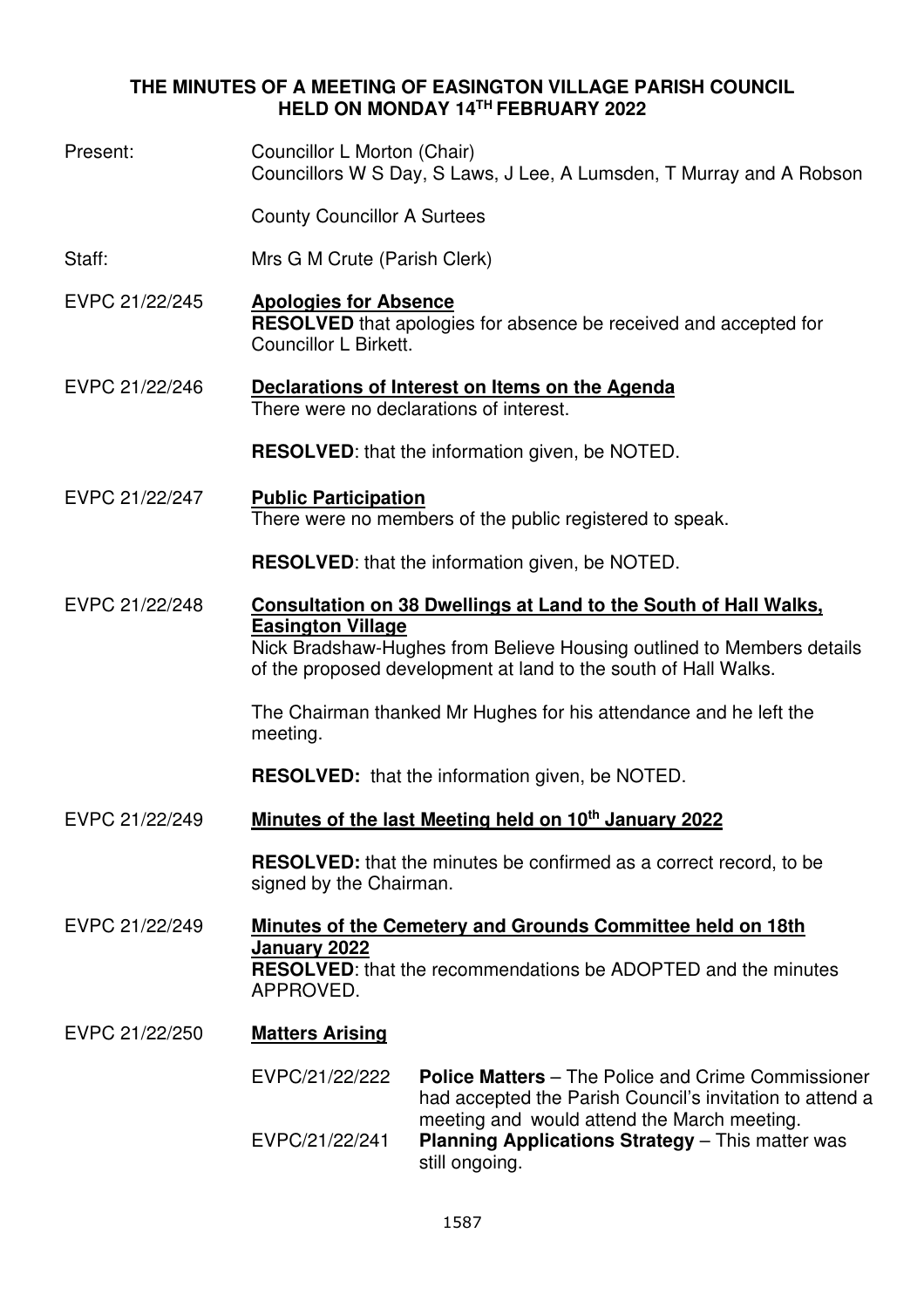EVPC/21/22/242 **Potential Planning Training** – The Clerk had contacted the Planning Trainer direct and potential dates had been given for a face-to-face meeting in Seaton Holme. Training had now been arranged for Monday 7<sup>th</sup> March commencing at 12.30 pm. EVPC/21/22/243 **Emergency Planning** – This item is on the agenda for consideration.

**RESOLVED**: that the information given, be NOTED.

#### EVPC 21/22/251 **Police Matters**

Members gave consideration to the report of the Police, which had been previously circulated.

**RESOLVED** that the information given, be NOTED:

### EVPC 21/22/252 **Report of the County Councillor**

County Councillor Surtees was in attendance and reported on the following:-

- Sea View House outstanding issues followed up with Planning Team Leader
- Face to face PACT meetings to commence in March
- Half-term activities with food for Easter and potentially Queen's Jubilee
- Medium Term Financial Plan and Council Tax to be set this month
- Police Community Resilience Plan
- B1432 Hawthorn Speed Limit reduction to 40 mph along to Easington Village
- East Durham Trust East Durham Connect
- Consultation from Durham County Council on Economic Strategy for the County

Members raised the following issues with Councillor Surtees which she would look into and report back:-

- Sink hole on the road at the top of the Village Green
- Lamppost outside White House Court is blocking access for wheelchair and other users
- Durham Lane missing street sign
- Road markings for right-turn along Stockton Road

Councillor Surtees advised members that if they had any issues between meetings then to raise them with her.

**RESOLVED** that the information given, be NOTED.

The Chairman thanked County Councillor Surtees for her attendance who then left the meeting.

EVPC 21/22/253 **L G Therapy**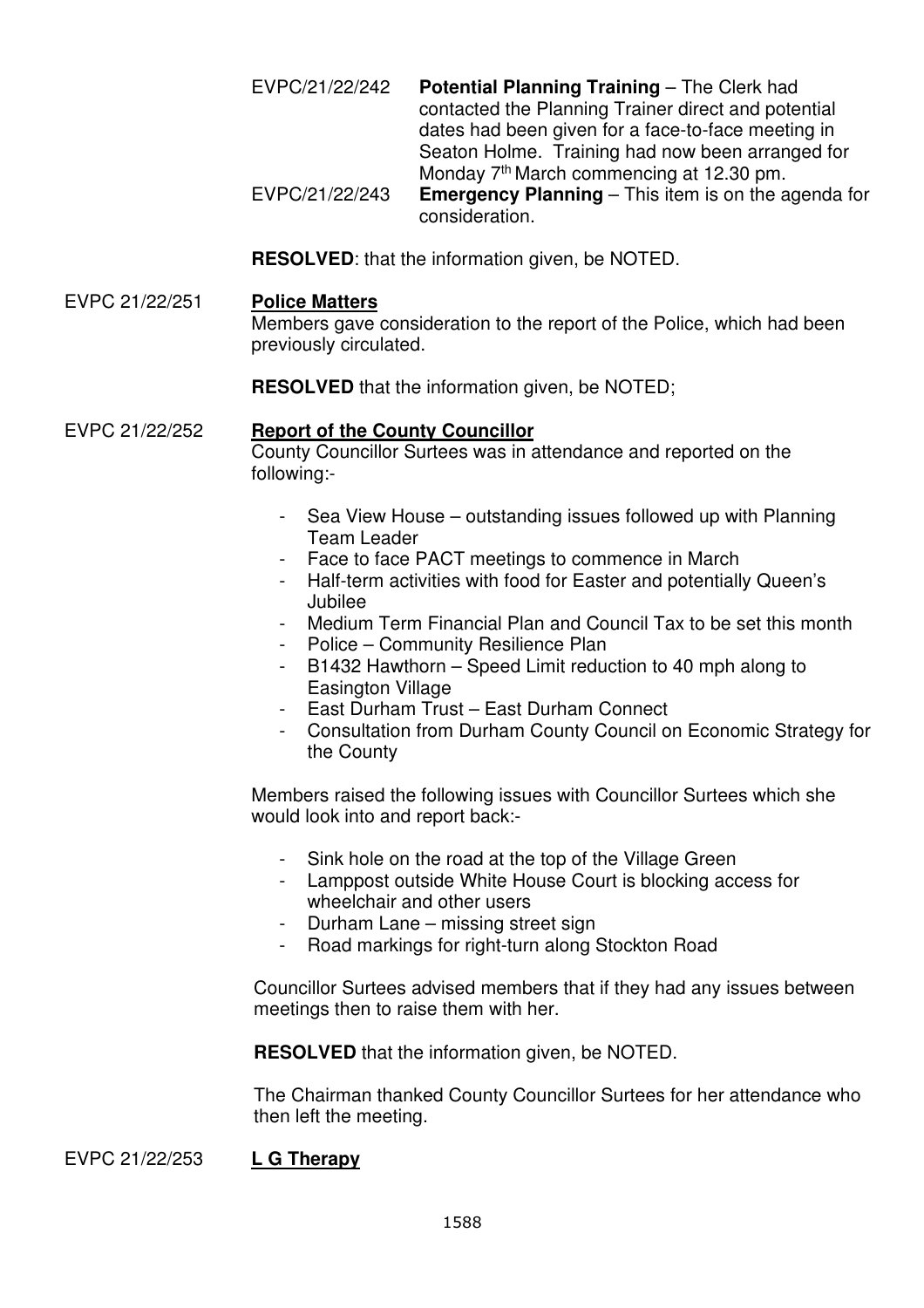Members gave consideration to correspondence received from Mrs L Garside, L G Therapy seeking permission to install laundry equipment in the store cupboard to room 2.

Following discussion it was recommended that two members of the Parish Council be given delegated authority to reach a decision on this matter.

It was **RESOLVED** that the clerk arrange to meet with the two appointed members to consider a response.

## EVPC 21/22/254 **Fire Risk Assessment and Fire Marshal Training**

Members approved the Fire Risk Assessment which had been undertaken by Hutton Fire Protection. Fire Marshal training had been arranged for Tuesday 15<sup>th</sup> March and Members were asked if they would like to participate.

**RESOLVED**: that Councillors Lee and Lumsden attend the training at the 12.15 pm session.

## EVPC 21/22/255 **Seaton Holme Repairs**

The Clerk advised Members that the Loss Adjuster had been out to inspect the damage cause by the fire in LG Therapy's rooms and had approved the work to start on the electricity boards. The Clerk advised that once this was undertaken then it would be possible for the heating to be put back on in the rooms that had been affected. The other work would be carried out in due course once approval had been given by the Loss Adjuster. **RESOLVED:** the information given, be RECEIVED.

## EVPC 22/22/256 **Report of the Cemetery Superintendent**

Members gave consideration to the Cemetery Superintendent's report which had been previously circulated.

**RESOLVED** that the information given, be NOTED.

# EVPC 22/22/257 **Allotments**

The Clerk advised Members that following consultation with the Chairman a skip had been provided for allotment holders to dispose of items from the allotment gardens that had been damaged in the recent storms ie greenhouses, broken glass and sheds, but not for general use. Signage had been provided on the gates to let allotment holders know when the skip was coming and that it was intended for items as detailed above.

**RESOLVED:** that the actions of the Clerk and Chairman be ENDORSED.

EVPC 21/22/258 **Parish Council Financial Status – Bank Balances as at 31.01.2022** The Clerk reported that the bank balances as at 31.1.22 were £1240.75 in the Current Account and £120,366.57 in the Savings Account totalling £121,607.32 **RESOLVED:** that the information given, be NOTED.

#### EVPC 21/22/259 **Income and Expenditure Report to 31.1.22**  The Clerk updated Members on the Council's income and expenditure.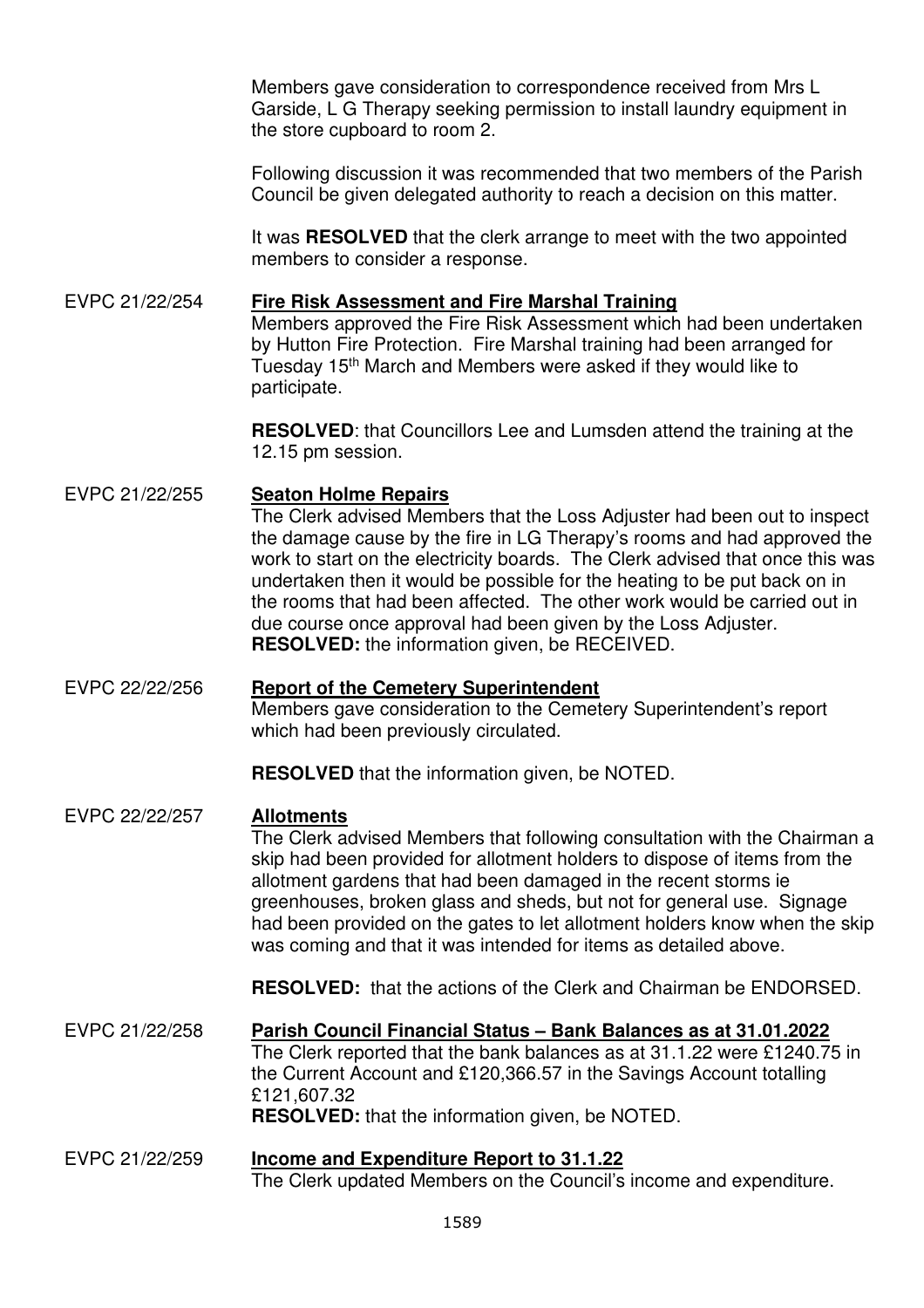**RESOLVED** that the information given, be NOTED.

EVPC 21/22/260 **Bank Transfers** The Clerk informed Members that the Transfers for January were £5012.93 from the Savings Account and £15,314.25 from the Current Account. **RESOLVED:** to ENDORSE the Transfers.

## EVPC 21/22/261 **Invoices for Endorsement for Payment RESOLVED:**

i) to ENDORSE the following invoices for payment, together with payments of donations/petty cash/payroll as previously agreed;

### **JANUARY 2022**

| <b>DATE</b>          | <b>PAYEE</b>               | <b>DESCRIPTION</b>               | <b>AMOUNT</b>                          | <b>CHEQUE</b><br>NO/DD/<br><b>BACS</b> |
|----------------------|----------------------------|----------------------------------|----------------------------------------|----------------------------------------|
| 13.1.22              | Argos                      | Multi Sockets                    | £34.98                                 | <b>BACS</b>                            |
| 12.1.22              | Screwfix                   | Cable Cover & Multi Socket       | $\overline{\text{\textsterling}}85.38$ | <b>BACS</b>                            |
| 17.1.22              | Payroll                    | 3rd Party Payments Month 9       | £2876.23                               | <b>BACS</b>                            |
| 31.1.22              | Payroll                    | Month 10<br><b>Net Payments</b>  | £6121.71                               | <b>BACS</b>                            |
| 21.1.22              | <b>Nisbets</b>             | <b>Banquet Chair Trolley</b>     | £187.18                                | <b>BACS</b>                            |
| 27.10.21             | Durham Fencing & La        | Knee Rail Fencing Repair         | £180.00                                | <b>BACS</b>                            |
| 20.1.22              | <b>TNJ Pipe Clips</b>      | Lockshield Key                   | £39.50                                 | <b>BACS</b>                            |
| 30.12.21             | TJ's                       | Repairs to Men's Urinal / Lights | £190.                                  | <b>BACS</b>                            |
| 30.12.21             | <b>TJS</b>                 | Boarding of Window fire          | £270.                                  | <b>BACS</b>                            |
| 17.1.22              | Greenhams                  | <b>Cleaning Products</b>         | £62.15                                 | <b>BACS</b>                            |
| 27.1.22              | <b>Pretty Wild</b>         | <b>Wildflower Seeds</b>          | £240.                                  | <b>BACS</b>                            |
| 31.1.22              | $\overline{OS}$            | Stationery                       | £59.83                                 | <b>BACS</b>                            |
| 31.1.22              | Cateraid                   | <b>Filter Replacement</b>        | £45.                                   | <b>BACS</b>                            |
| 1.2.22               | <b>ADT</b>                 | Alarm Rent Maint. Redcare        | £1453.67                               | <b>BACS</b>                            |
| 1.2.22               | <b>Hutton Fire Protect</b> | Fire Risk Ass. Review            | £192.                                  | <b>BACS</b>                            |
| 19.1.22              | <b>Barclays Bank</b>       | <b>BACS Charges</b>              | E6.                                    | <b>DD</b>                              |
| 31.12.21             | Chaser Comm.               | <b>Telephone Usage</b>           | £78.70                                 | <b>DD</b>                              |
| 31.1.22              | <b>Document Solution</b>   | Photocopier Usage                | £9.75                                  | $\overline{DD}$                        |
| 31.1.22              | <b>ITC</b>                 | Mailbox-Office 365               | £12.                                   | $\overline{DD}$                        |
| 31.1.22              | <b>ITC</b>                 | Cloud Back Up                    | £8.40                                  | <b>DD</b>                              |
| $31.1.\overline{22}$ | $\overline{\text{ITC}}$    | 365 Upgrade Laptop               | £42.                                   | $\overline{DD}$                        |
| 31.1.22              | Greenham                   | Wellies, Wheelie Bin             | £94.87                                 | <b>BACS</b>                            |
|                      |                            | Bags, Wipes                      |                                        |                                        |
| 7.2.22               | <b>BNP</b>                 | <b>Telephone Rental</b>          | £39.60                                 | <b>DD</b>                              |
| 8.2.22               | <b>Thompson Waste</b>      | <b>Skip Hire</b>                 | £252.                                  | <b>BACS</b>                            |
| 6.1.22               | E-ON                       | <b>Electricity SH</b>            | £2442.79                               | <b>DD</b>                              |
| 16.1.22              | <b>EE</b>                  | Mobile phone rent                | £63.37                                 | DD                                     |
| 28.1.22              | Wave                       | <b>Allotment Water</b>           | £460.98                                | <b>DD</b>                              |
| 2.2.22               | Octopus                    | <b>Cemetery Electric</b>         | £37.19                                 | <b>DD</b>                              |
|                      |                            | <b>TOTAL</b>                     | £15585.28                              |                                        |

## EVPC 21/22/262 **Income Received**

**Customer Number Description Amount**<br>11 **Description Amount**<br>11 **C**296

Interment NR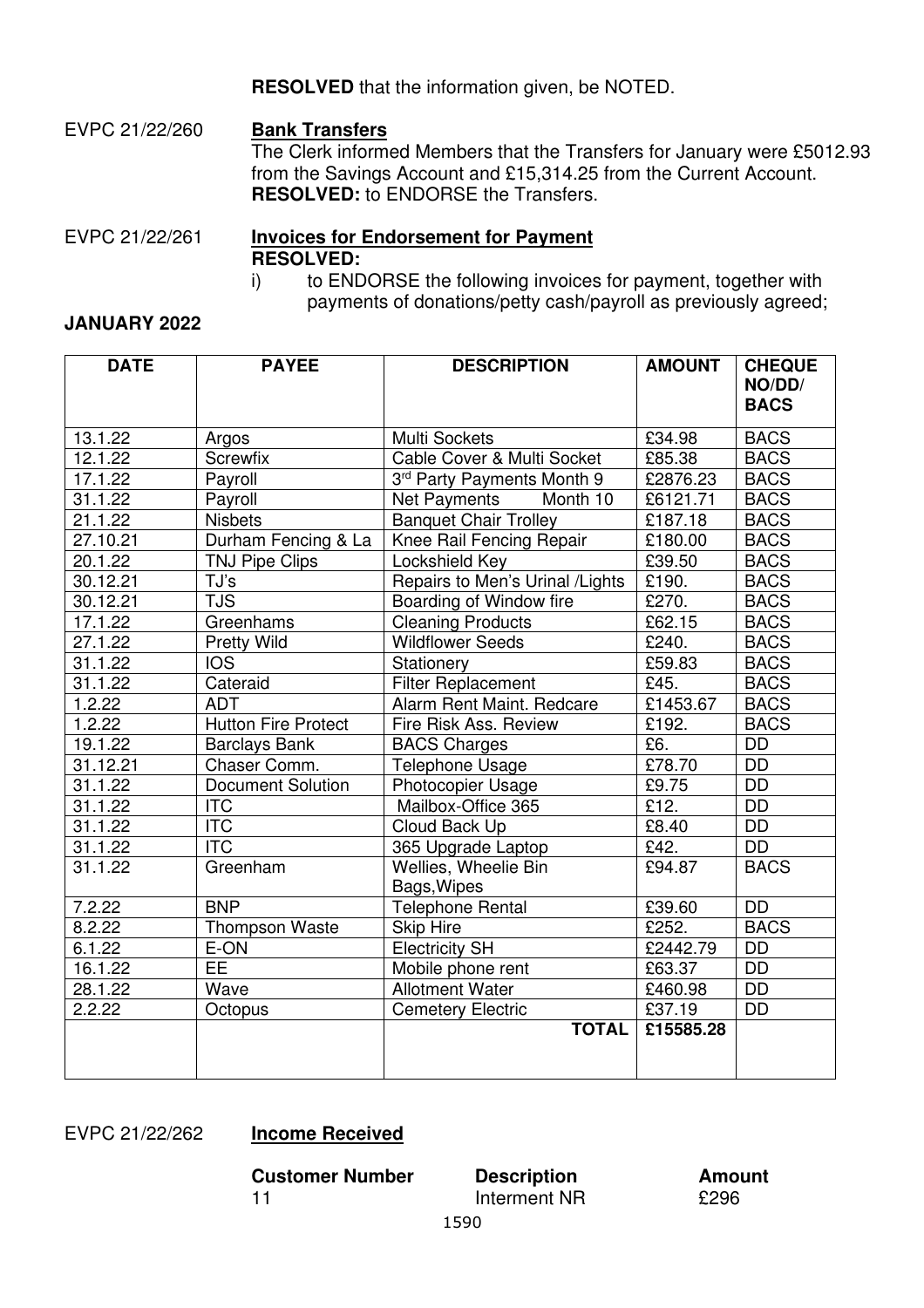| 6  | <b>Burial Plots R</b> | £212   |
|----|-----------------------|--------|
| 12 | Room Hire             | £28.75 |
| 9  | Room Hire             | £75    |
| 3  | Room Hire             | £21    |
| 6  | Room Hire             | £100   |
| 11 | <b>Burial Fees</b>    | £296   |
| 22 | Rent                  | £600   |
| 6  | <b>Burial Fees</b>    | 3254   |
|    | <b>Total</b>          | £1271  |

**RESOLVED:** that information given, be NOTED.

### EVPC 21/22/263 **Planning Applications**

DM/22/00088/FPA – Proposed Erection of 3 Bed Detached Bungalow at Delgarth, Durham Lane, Easington Village for Mr K Davidson DM/22/00075/TPO – Proposed Crown reduction by approx. 3 metres of two sycamore trees (T2 and T4) and one Norway Maple (T3) at 4 Dairy Houses, Little Thorpe for Les Ward DM/22/00023/FPA – Proposed Singe and Two Storey Extensions to the Rear at 10 Southside, Easington Village for Dr J Isaacson DM/22/00216/FPA – Proposed Single Storey Rear Extension at St Mary's Cottage, 9 Clappersgate, Easington Village for Mr Chris M DM/22/00293/FPA – Proposed Single story rear extension and balcony above at 20 Hallfield Drive, Easington Village for Mr Paul Gibson

**RESOLVED**: that DM/22/00088/FPA an objection be submitted.

| EVPC 21/22/264 | <b>Planning Approvals</b>                                                                                                                                                                                                                                                                                                                                                                                                         |
|----------------|-----------------------------------------------------------------------------------------------------------------------------------------------------------------------------------------------------------------------------------------------------------------------------------------------------------------------------------------------------------------------------------------------------------------------------------|
|                | DM/21/04107/TCA - Proposed Removal of 1 No. Sycamore Tree to Front                                                                                                                                                                                                                                                                                                                                                                |
|                | of Property at Great Garth Hall, Easington Village<br>DM/21/04127/CEU - Certificate of Lawfulness Existing Use - Erection of<br>Dwelling – House at Rectory Farm, Easington Village for Stobart<br>DM/21/03999/VOC - Proposed Variation of Condition 1 of<br>DM/21/02601/VOC to amend plans so as to remove hedge on southern<br>boundary between plots 23-54 and permit relocation of the principal<br>entrance doors at 82 & 83 |
|                | <b>RESOLVED:</b> that the information given, be NOTED.                                                                                                                                                                                                                                                                                                                                                                            |
| EVPC 21/22/265 | <b>Planning Refusal</b><br>There were no planning refusals                                                                                                                                                                                                                                                                                                                                                                        |
|                | <b>RESOLVED:</b> that the information given, be NOTED.                                                                                                                                                                                                                                                                                                                                                                            |
| EVPC 21/22/266 | <b>Planning Applications (Withdrawn)</b><br>There were no planning applications withdrawn                                                                                                                                                                                                                                                                                                                                         |
|                | <b>RESOLVED:</b> that the information given, be NOTED                                                                                                                                                                                                                                                                                                                                                                             |
| EVPC 21/22/267 | <b>Planning Appeals</b><br>There were no planning appeals.                                                                                                                                                                                                                                                                                                                                                                        |

1591 **RESOLVED:** that the information given, be NOTED.